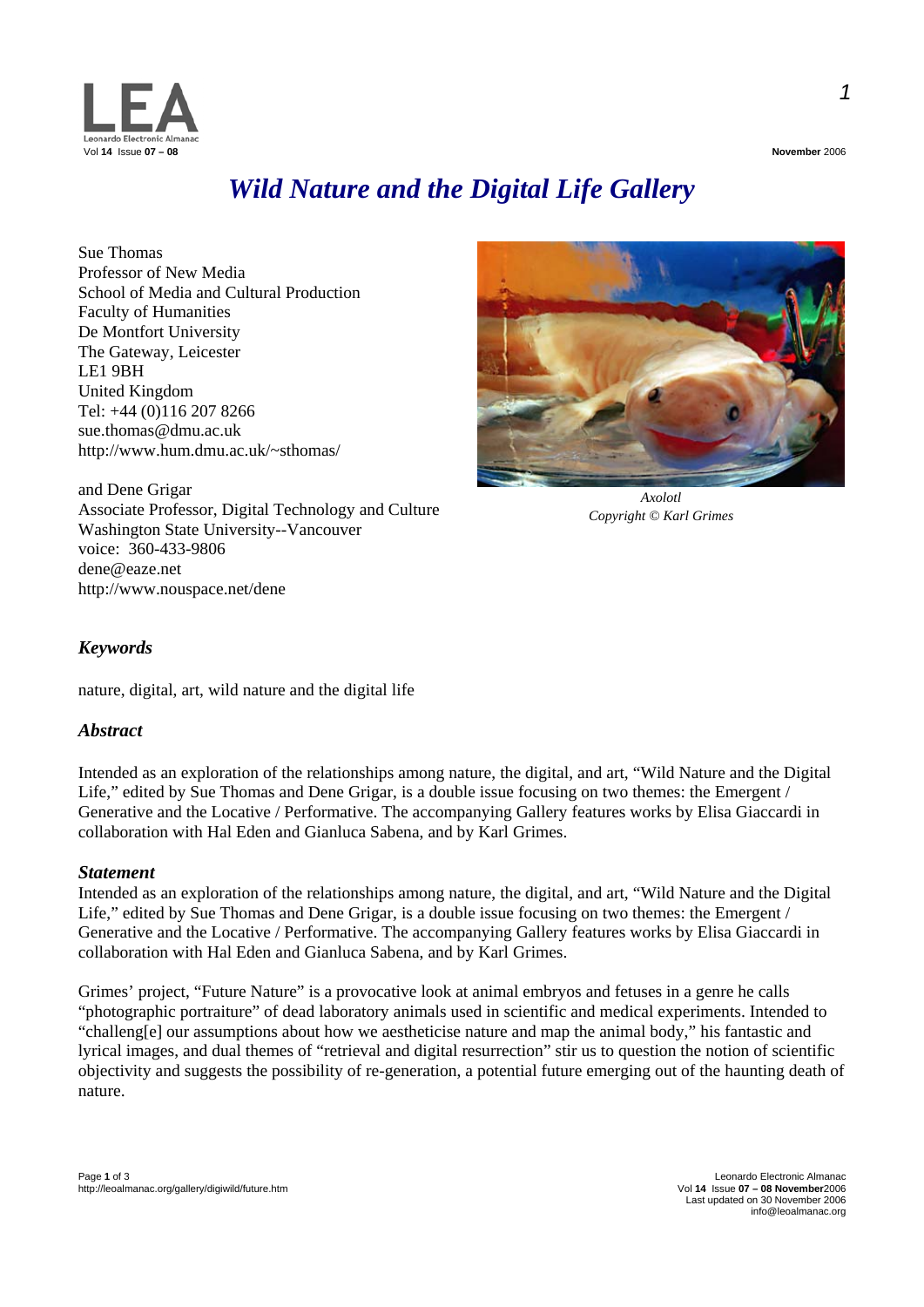

*2*

"The Affective Geography of Silence – Towards a Museum of Natural Quiet" by Elisa Giaccardi, Hal Eden and Gianluca Sabena is a three year project designed to explore 'the engaging possibility of collecting and reinterpreting both individual and collective data over a sustained period of time, according to the different properties of the space with which a user is interacting and through which data is traveling.' Focusing on the museum as a site of cultural negotiation and social relations, this extended project uses mobile GPS technology to enable ambient sounds and visualizations to create a compelling sensual experience.

### *Curator Biographies*

SUE THOMAS is Professor of New Media in the Faculty of Humanities at De Montfort University (DMU), and an Associate Fellow of DMU's new Institute of Creative Technologies. She founded the trAce Online Writing Centre in 1995 where she was Artistic Director until going to De Montfort in January 2005. Her books include the novels *Correspondence* (short-listed for the Arthur C. Clarke Award for Best Science Fiction Novel 1992) and *Water* (1994), and an edited anthology *Wild Women: Contemporary Short Stories By Women Celebrating Women* (1994). Her non-fiction includes *Creative Writing: A Handbook For Workshop Leaders* (1995) and most recently *Hello World: travels in virtuality* (2004). She has published extensively in both print and online, and has initiated numerous online writing projects including *The Noon Quilt*, now an iconic image of the early days of the web. With Kate Pullinger she is launching a new online M.A. in Creative Writing and New Media at DMU, due to begin teaching Autumn 2006. Her most recent projects include NLab, a Narrative Laboratory for the Creative Industries — a series of seminars and a day conference for 2006, and Writing and the Digital Life, a blog and listserv about the impact of technology upon writing and lived experience. Her research interests include transliteracy and narratives of digital experience, and she is currently writing *The Wild Surmise*, a study of nature and cyberspace.

DENE GRIGAR is a media artist-scholar and Director of the Digital Technology and Culture program as Washington State University — Vancouver. Her books include *New Worlds, New Words: Exploring Pathways in and Around Electronic Environments* (with John Barber) and *Defiance and Decorum: Women, Public Rhetoric, and Activism* (with Laura Gray and Katherine Robinson); media art works include *Fallow Field: A Story in Two Parts* and *The Jungfrau Tapes: A Conversation with Diana Slattery about The Glide Project*, both of which appeared in Iowa Review Web in October 2004, and *When Ghosts Will Die* (with Canadian multimedia artist Steve Gibson), a piece that experiments with motion tracking technology to produce narrative. The video of the piece has been named Finalist in the Drunken Boat Panliterary Award Competition and has been exhibited at Art Tech Media 06 in Spain. She also serves as Associate Editor for Leonardo Reviews and is the International Editor for Computers and Composition.

### *Citation reference for this Leonardo Electronic Almanac Curatorial Statement*

### *MLA Style*

Thomas, Sue and Grigar, Dene. "Curatorial Statement: Wild Nature and the Digital Life Gallery." "Wild Nature and the Digital Life Gallery" Special Issue, Leonardo Electronic Almanac Vol 14, No. 7 - 8 (2006). 30 Nov. 2006 <http://leoalmanac.org/gallery/digiwild/index.htm>.

### *APA Style*

Thomas, S. and Grigar, D. (Nov. 2006) "Curatorial Statement: Wild Nature and the Digital Life Gallery" "Wild Nature and the Digital Life Gallery" Special Issue, Leonardo Electronic Almanac Vol 14, No. 7 – 8 (2006). Retrieved 30 Nov. 2006 from <http://leoalmanac.org/gallery/digiwild/index.htm>.